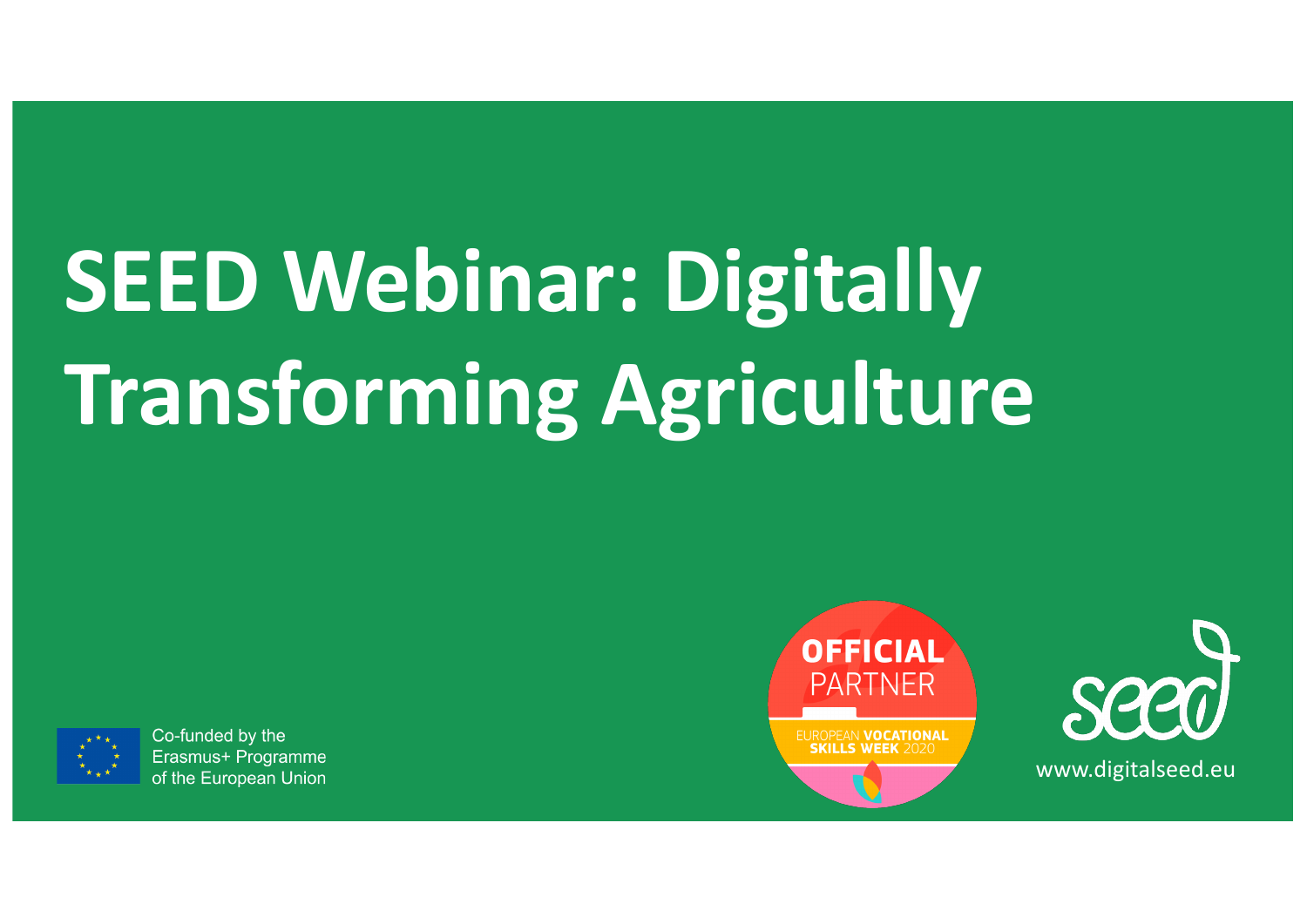

### **Education for digitally transforming agriculture** Zuzana Palkova - Slovak University of Agriculture in Nitra



Co-funded by the Erasmus+ Programme of the European Union











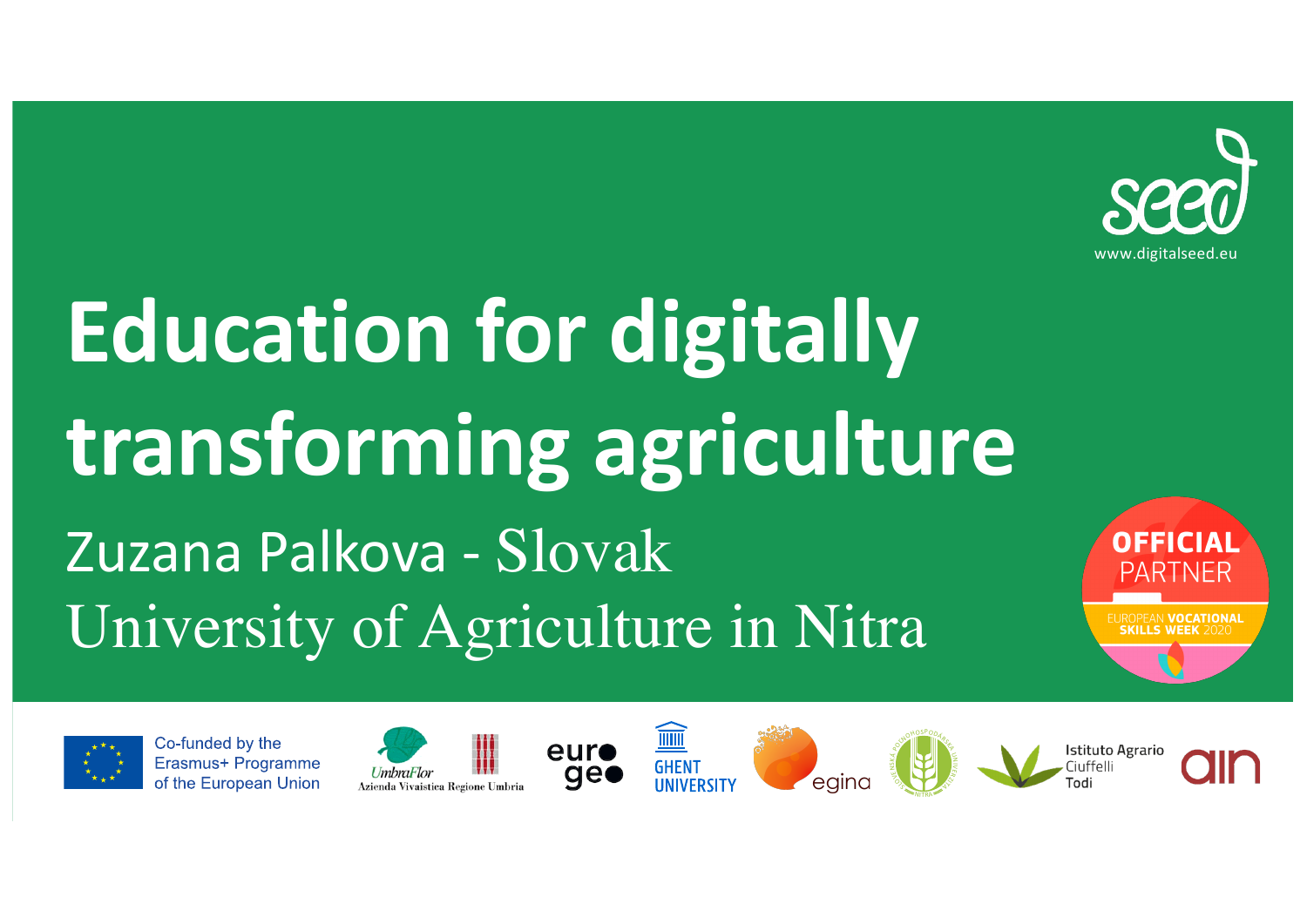- Affected by the COVID-19 situation, the countries around the EU announced the new visions of the agriculture strategy "selfsufficiency and sustainability".
- It means to focus attention on an agriculture sector that can compete domestically and externally; and can effectively contribute to enhancing food security.
- Exclude the pandemic factors, the environmental challenges are the main factors threaten these aims.

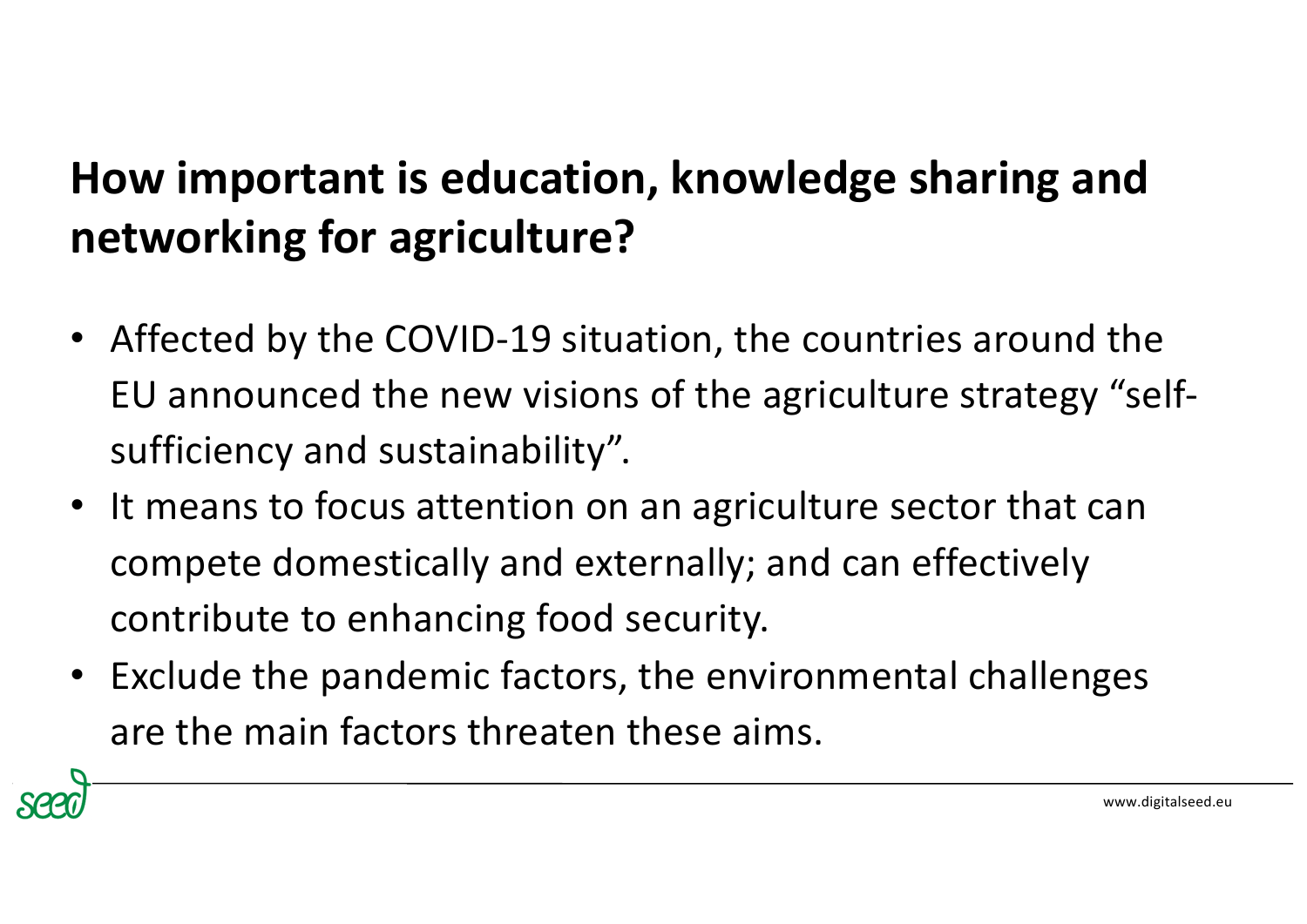On the other hand, the industrial and/or digital technologies are expanding in global phenomenon with an emphasis on digitalisation, automation, control, and robotics in various operations, related to environmental protection, soil cultivation management, optimization of crops nutrition, crop tending etc.

The added value of automated robotic systems to agriculture is the enhancement of their flexibility, concerning farmer decision making to select the optimal technological arrangements during the production process of the field crops, which entails not only economic but also environmental and social aspects.

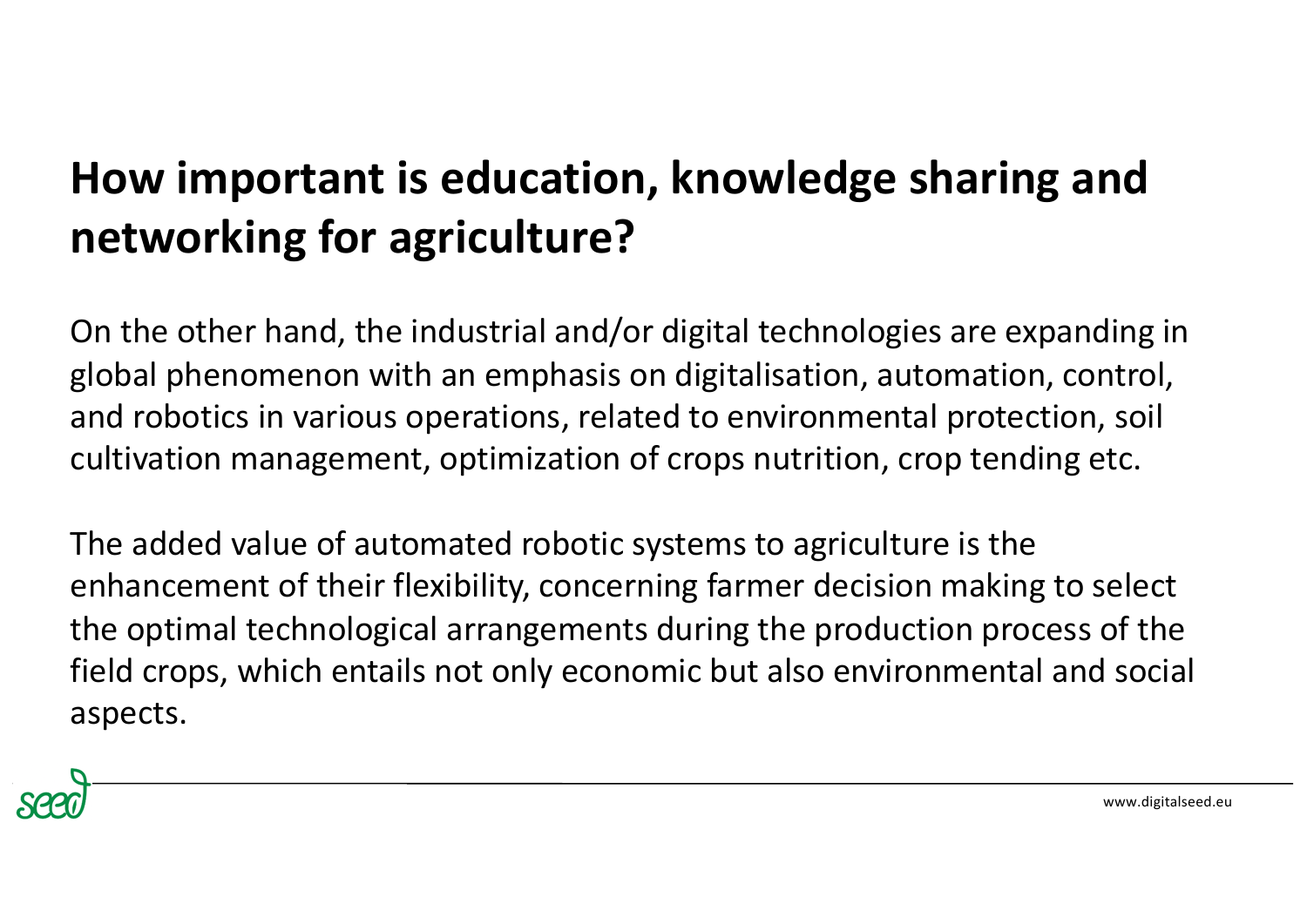"Precision agriculture", also called "digital farming", is an innovative concept that can help to find a solution for the mentioned problems. We have say, that this is not specifically about the technologies, but about the overall concept putting accent on understanding how the technologies can make the farming more accurate and controlled.

As one of the main factors that had negative impact on (sustainable) agriculture development are weak technological skills, missing examples of good practices, but also lack of relevant study programs and, for a several countries very serious problems with the complicated process of accreditation of new VET study programs.

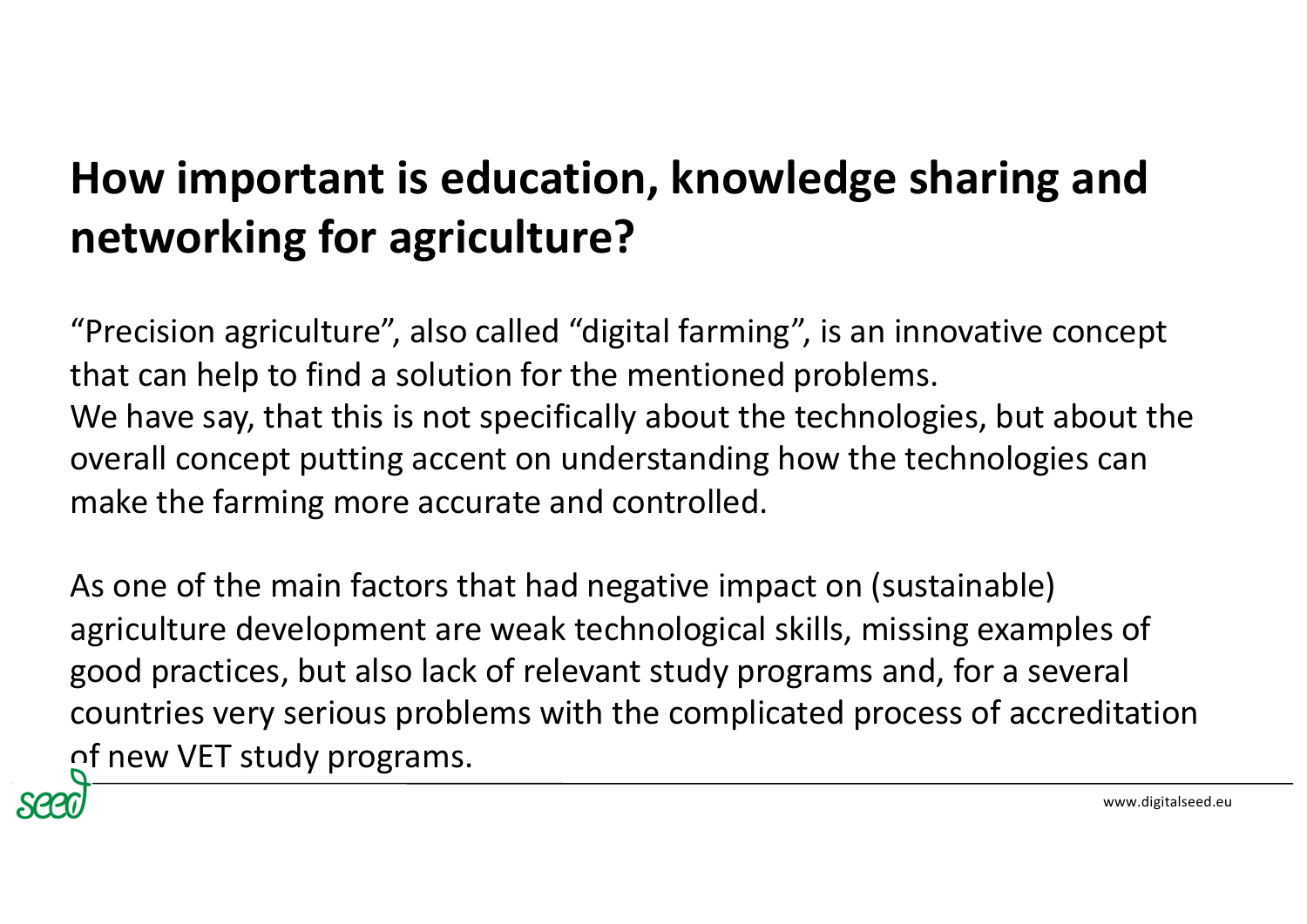As a possible solution of this problems the following two actions should be proposed:

**Working with the private sector** to keep abreast of new technologies and encouraging their entry into the local market, it means start with the networking…

and

**Continuous training of human resources** in the agricultural sector to keep abreast of digitalisation of agriculture in progress.

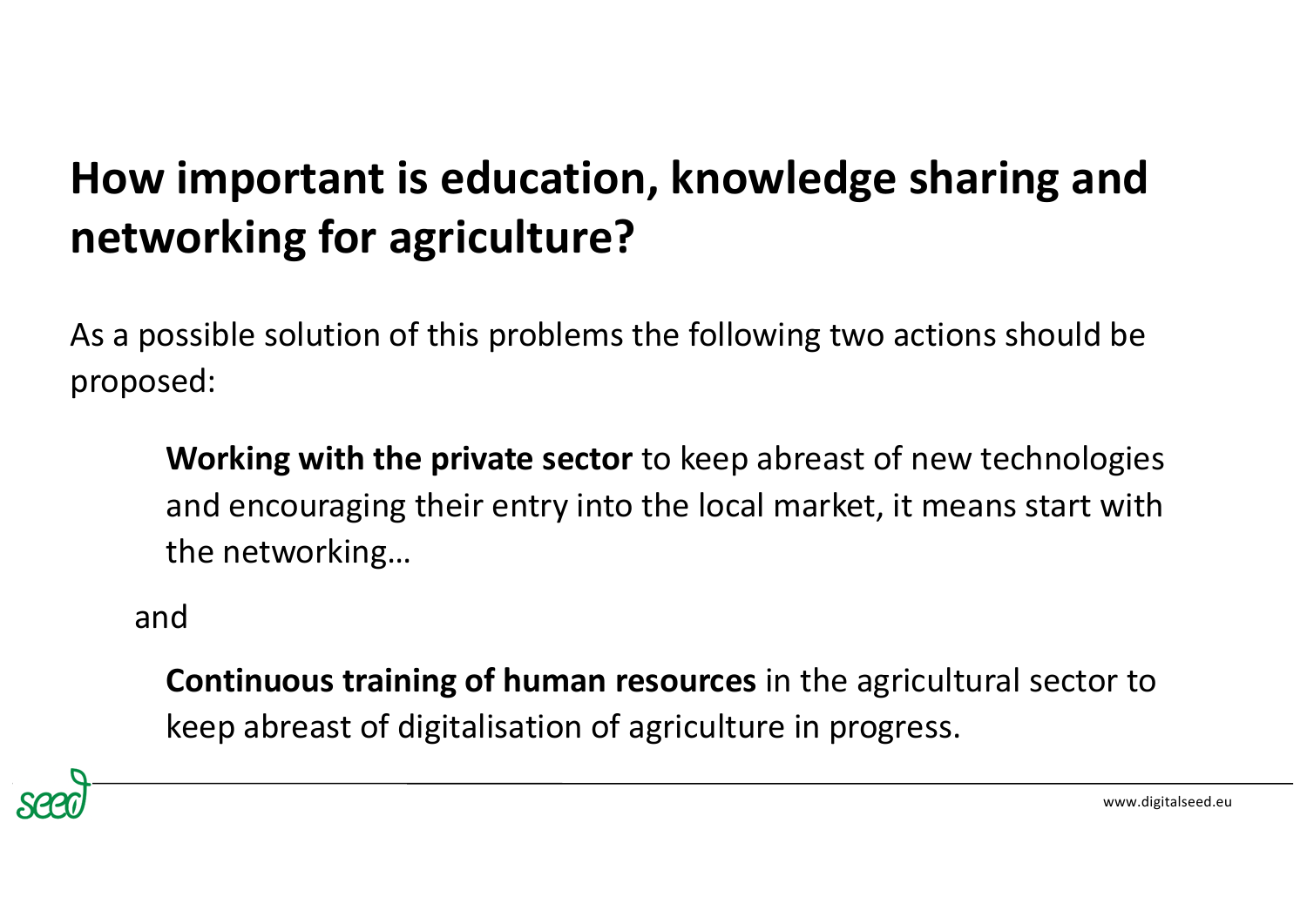#### **What partnerships will be important in transforming digital agriculture?**

Roughly speaking we need to improve networking between educational institutions, ICT, technological developments and farmers bodies, to innovate the content, but also the format of VET, make transfer innovation from academia to real life more simple and understandable for people from rural areas.

This can lead towards creating a global education and research framework for innovation and development regarding the integration of newest (digital) technologies into the agriculture and rural development.

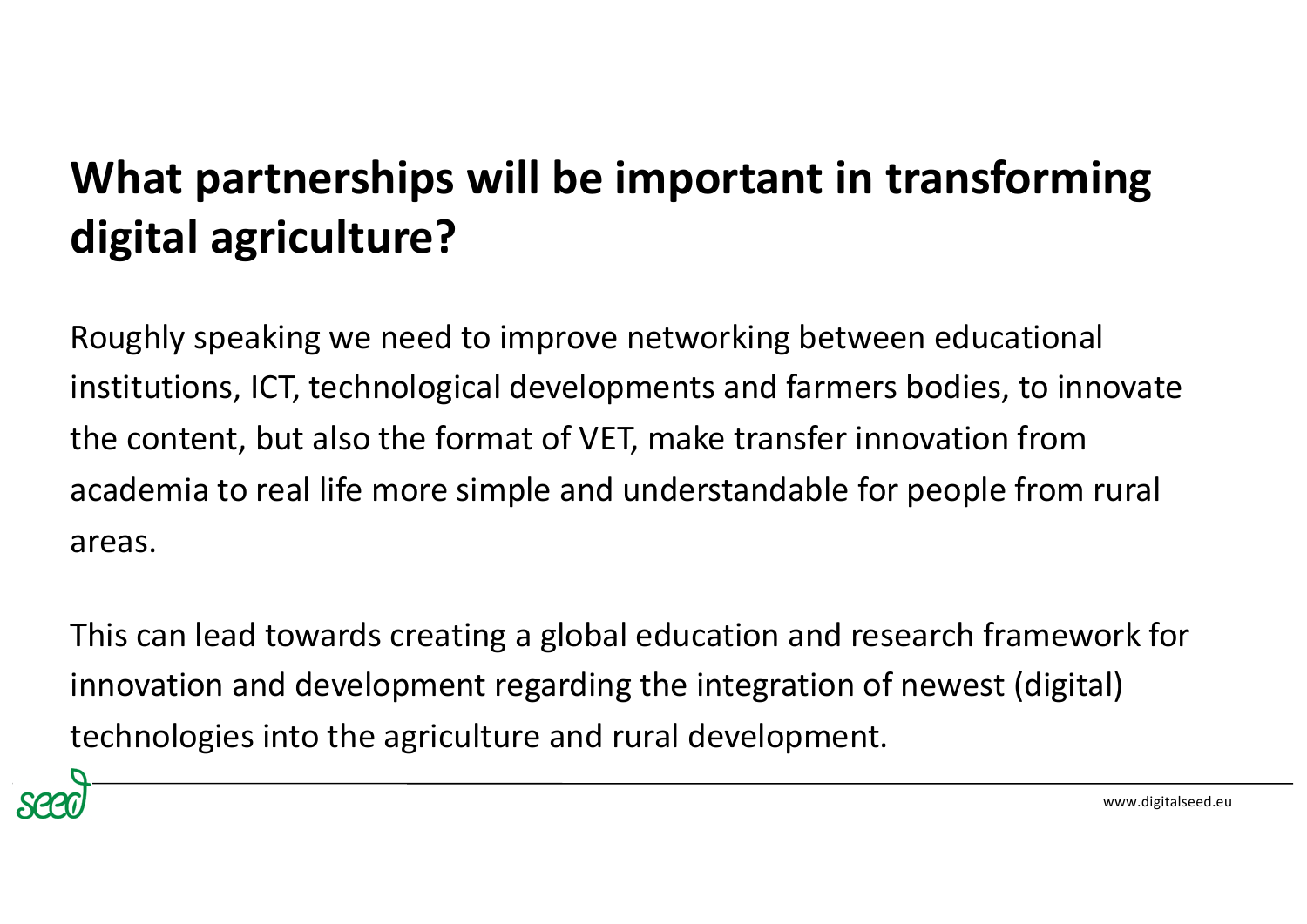#### **What partnerships will be important in transforming digital agriculture?**

So, in conclusion, we can say that to reach this objective we must focus attention on the skills gap. Does not matter what do we actually mean by 'skills' in the context of digital farming. One might first think about the capacity to operate high-tech machinery. But this is only one possible aspect. It may even not be the most important one. VET sector, at all levels and stages of life: formal and informal education and training, basic and advanced, short-term or life-long learning, needs intensive discussion what are the right skills and how to develop these skills.

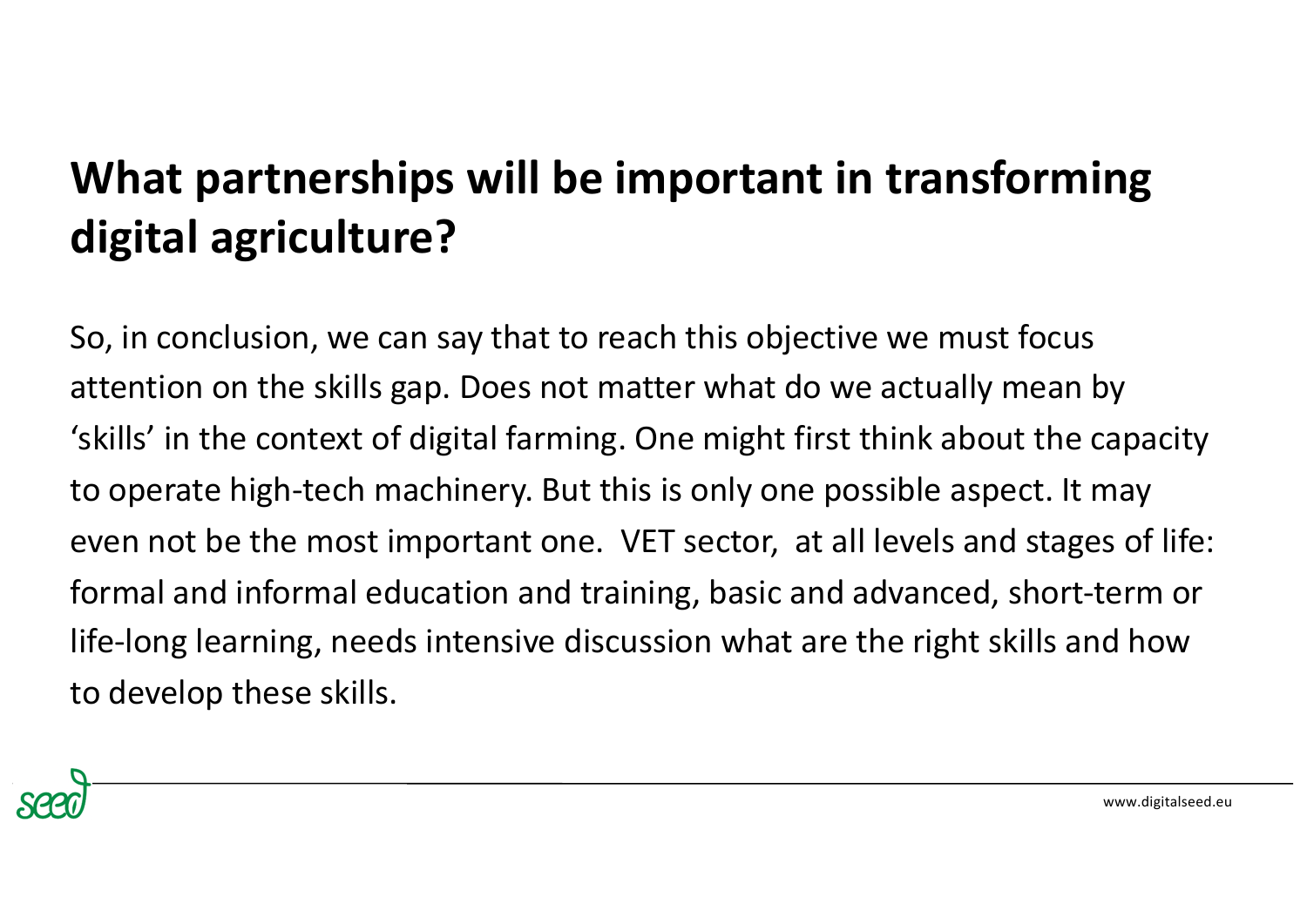#### **What partnerships will be important in transforming digital agriculture?**

All we very well know that investing in training and upskilling is a long-term effort, so there is also an important role of the Common Agricultural Policy (CAP), now and after 2020. So, there is right time to contribute to the process of development of CAP and establish, at least, the space for knowledge sharing, innovation and fostering digitalisation.